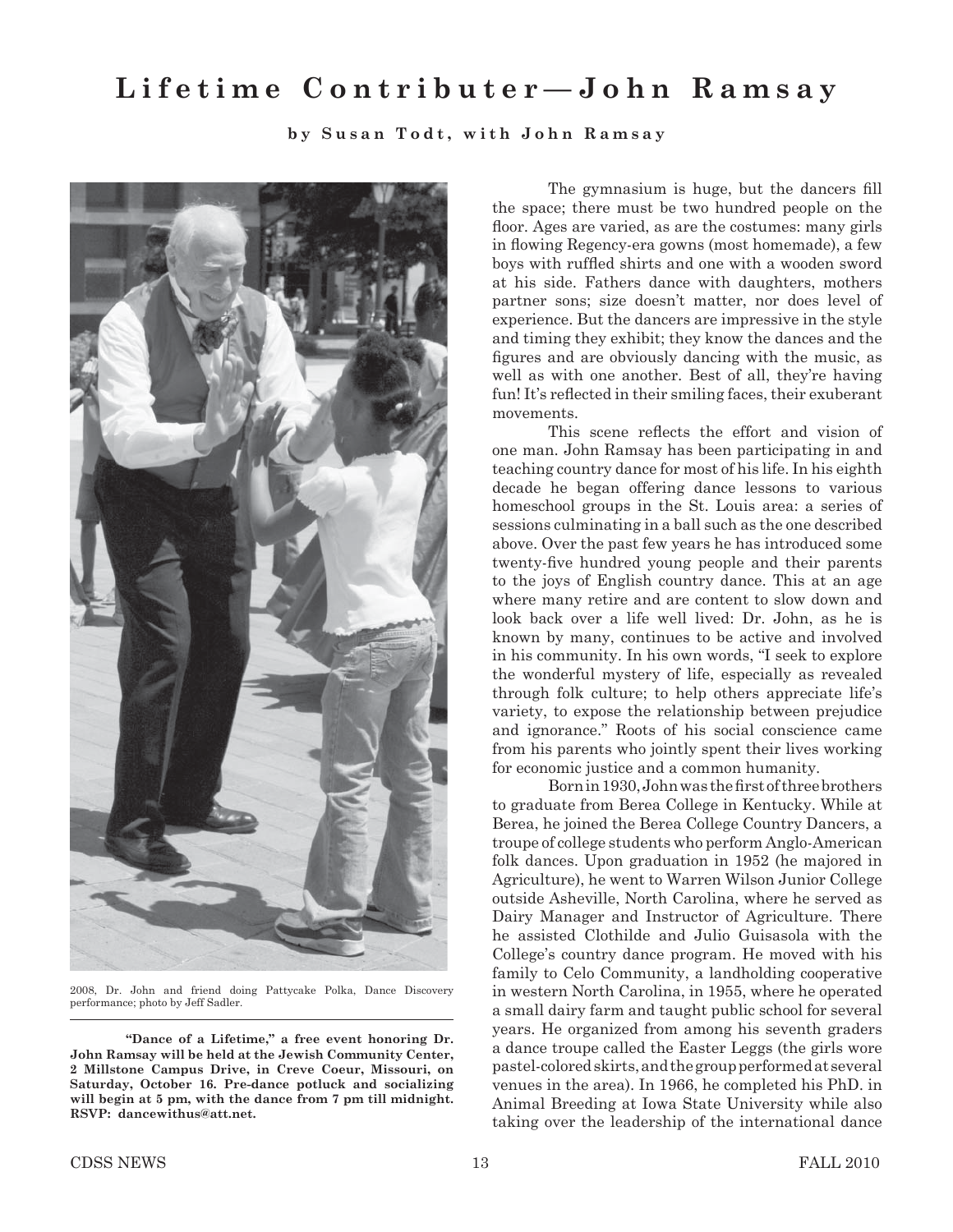club on the campus. For the next seven years he was associate director, then director, of the John C. Campbell Folk School in Brasstown, North Carolina. In 1974 he returned to Berea College as the director

of Recreation Extension, where he was "responsible for keeping the folk arts (dance, music, storytelling, crafts) alive by using them." Under his direction the Berea College Country Dancers gained worldwide recognition: they gave a special performance for Queen Margarethe of Denmark at the National Festival in Svendborg in 1994; they represented the United States at the International Year of Youth Gala at the Royal Albert Hall in 1985 and were introduced to Princess Anne; they danced in Japan, Seoul, San Salvador, Rome, the British Isles, Luxembourg, Mexico and Guatemala. John also founded the Berea College Alumni Country Dancers, and organized

tours for this group to Korea in 1984, Czechoslovakia in 1987, Shanghai in 1990, and to Sweden in 1993.

 Since moving to St. Louis in 1995, John has branched out into many different areas. He works as an ESL teacher for the University City School Board, and a substitute teacher for the Clayton public schools. He is active in his local AARP chapter, and was Volunteer of the Year in 2006. In 2002 he was a founding member of Dance Discovery, the dance troupe that was formed to participate in the events surrounding the Bicentennial Celebration of the Lewis and Clark Expedition. Dance Discovery continues to perform several times a year at various historical venues; John is responsible for researching everything, and involved in the world around him, he gardens, plays the violin with the Silver Strings, serves as MC for Virginia's Silver Steppers (a tap dance troupe to which his wife, "B", belongs), and





Top: 1951, l-r: Mildred Cornett, Frank Smith, Hazel Watson, John Ramsay, Helen Kaiser, Swedish Schottische, Dodge Gym, Berea College; photo courtesy Berea College. Bottom: 2007, l-r: John Ramsay, Bob Green, Marty Aubuchon, Lyndon Blaylock, Lancers Quadrille, Dance Discovery performance, St. Charles Community College; photo by Jeff Sadler.

and documenting much of the troupe's repertoire of historical dances.

Truly a Renaissance man, interested in

I organized a weeklong family course utilizing the dance, music, and song traditions of the School. CDSS music director Philip Merrill, who spent his summers

continues to promote folk dance whenever he can. One of his most recent ventures was the creation of a workshop for young leaders, to train them to bring dance back to their communities. CDSS awarded a leadership grant to the workshop, and during the weekend of September 26-27, 2008, over fifty young adults were given experience in leading dances, calling for a group, and working with musicians.

 John Ramsay has been "Uncle John" to me for my entire life (my mother is his older sister). I don't remember serving as the flower girl at his wedding (I was only three) but have the pictures to document it! For the past

> thirty years, he has been my mentor, providing me with music, dances and suggestions for programs, but most of all serving as a model of what a dancing master should be. When I asked him what he felt had been his most significant contributions to the world of traditional folk arts, he had this to say:

> "There are four particular areas where I have had some impact on CDSS. Other people also contributed and I'll try to recognize the most important ones. Nothing ever happens unless others respond. The responders deserve the most credit.

 1. Family Camp. My sons Martin and Loren were of school age while I was Director of the John C. Campbell Folk School so it was natural that